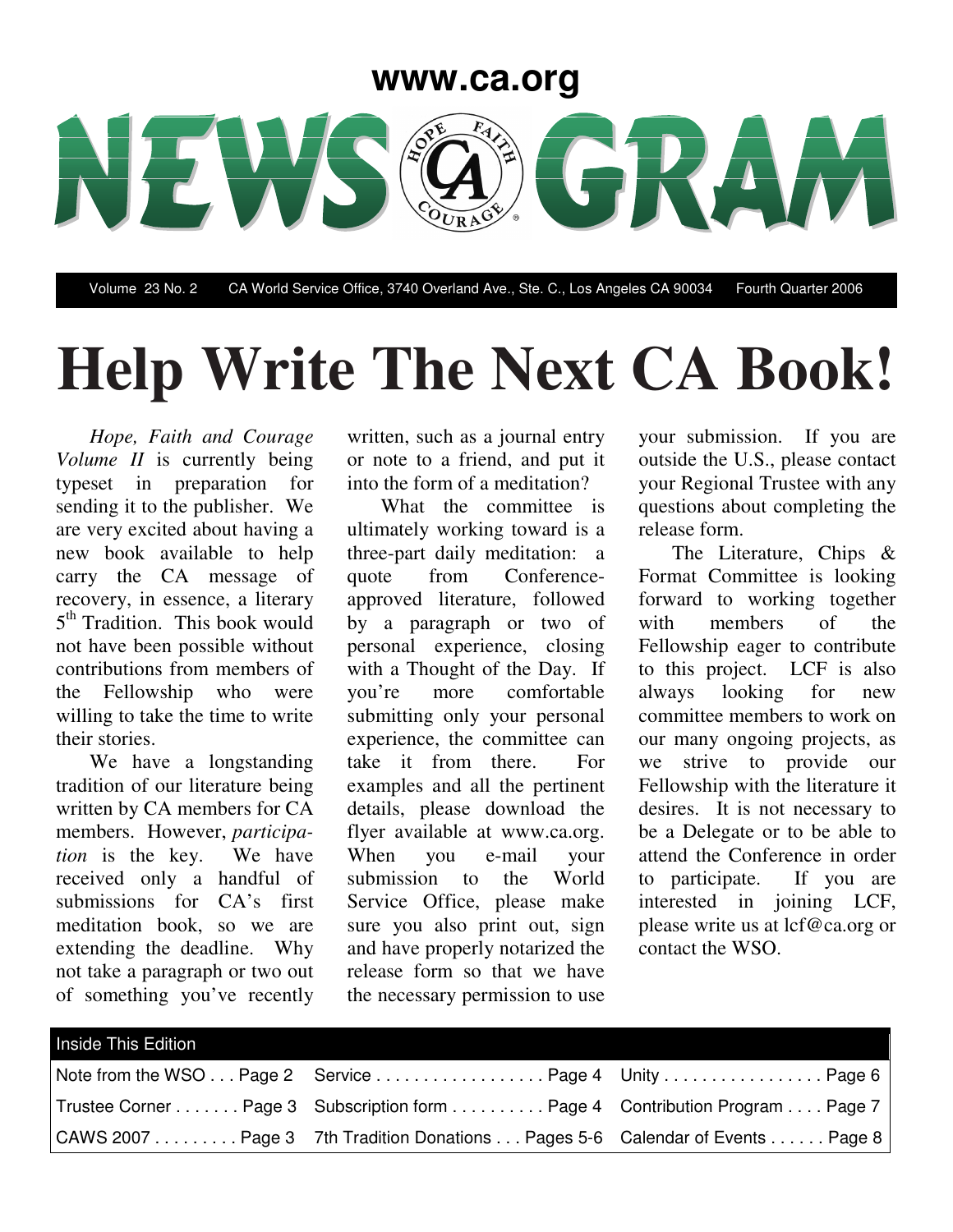### **CAWS Board of Trustees:**

- *Atlantic North Region:* Bruce W., Randolph, Massachusetts USA
- *Atlantic South Region:* Lawrence M., Little Rock, Arkansas USA
- *European Region:* Nicholas L., London UK
- *Midwest Region:* Tony D. (WSBT Chair), Milwaukee, Wisconsin USA
- *Southwest Region:* Jay F. (WSBT Vice Chair), Littleton, Colorado USA
- *Pacific North Region:* Trevor S., Calgary, Alberta Canada
- *Pacific South Region:* Carl W., Pomona, California USA
- *Trustee at Large #1:* Bobbie H., Cypress, Texas USA
- *World Service Office Trustee:* Earl H., Sunland, California USA
- *World Service Trustee:* Hayward H. (WSBT Secretary), Compton, California USA

### **CAWSO Board of Directors:**

- John B. (WSOB Chair), Los Angeles, California USA
- Kathy Jo R. (WSOB Vice Chair), Los Angeles, California USA
- Tom P. (WSOB Treasurer), Dana Point, California USA
- Patty F., Paid Director, Los Angeles, California USA
- Earl H., Director/WSO Trustee, Sunland, California USA
- Hayward H., Director/WS Trustee, Compton, California USA
- Teresa N., Director, Costa Mesa, California USA
- Willie B., Director, Los Angeles, California USA

### **CAWSO Personnel**:

Patty Flanagan, Director of Operations Robin Long, CAWS Special Worker Karen Layns, CAWS Special Worker Sheree Fan, CAWS Special Worker **Interim NewsGram Editor:**

Cynthia C., Redmond, Washington USA

*The NewsGram is a quarterly publication of the World Service Office of Cocaine Anonymous. This publication and all its contents are copyrighted by Cocaine Anonymous. Any unauthorized duplication or publication is prohibited. Send all requests to: NewsGram, c/o CAWSO, 3740 Overland Ave., Suite C, Los Angeles, CA 90034, by e-mail to newsgram@ca.org or by fax to 310-559- 2554, Attn: NewsGram. You can call the WSO at 310-559-5833.*

## **A Gift of Recovery**

*"Recovery is a gift… that's why they call it the present." - Anonymous*

Dear Fellow CA's –

During this holiday season of thanks and gift giving, many of us will have occasion to recall what our lives before recovery used to be like, how we found Cocaine Anonymous, and experience perhaps a feeling of immeasurable gratitude for what we have found here. As a result, some of us may be moved to give something back or offer to help CA. Some of us will do the important work of supporting a meeting by taking a commitment, or take some time to speak with a new person after a meeting. This year many of our new This year many of our new European Region members are hard at work on new translation projects to make CA's message available to many languages. Volunteer panel members will choose to travel outside of meetings to Hospitals and Institutions to share the CA message, or even just serve a hot meal to someone who doesn't have anyplace or anyone at this time of year. Still others may choose to be of service to CA by making a financial contribution.

As you may already know, Cocaine Anonymous World Services, Inc. depends squarely on the financial support provided by individual members, groups, committees, districts, and areas for its future functioning and well being, such that the hand of CA may always be extended to the newcomer, just as it was to many of us when we first found CA. Your contribution makes it possible to provide CA materials and information to new meetings, support the needs of members who have no nearby meetings, supply *Hope, Faith & Courage* books and other CA materials to inmates, and produce new media and public information messages so critical to making CA known to those seeking a solution.

If a financial "Gift of Recovery" is something you have considered in the past but were not sure about, I urge you to learn more about our World Service Contribution Program at www.ca.org/contribute.html or call us directly and we'll be happy to talk with you about getting started today. It's safe, secure and confidential and may be deducted from your taxes if you choose.

On behalf of all of us at World Services, we would like to take this opportunity to wish you and yours many thanks and much love for all the ways in which you help to CA to grow and flourish throughout the year both here and abroad.

> Happy New Year, John B., WSOB Chairperson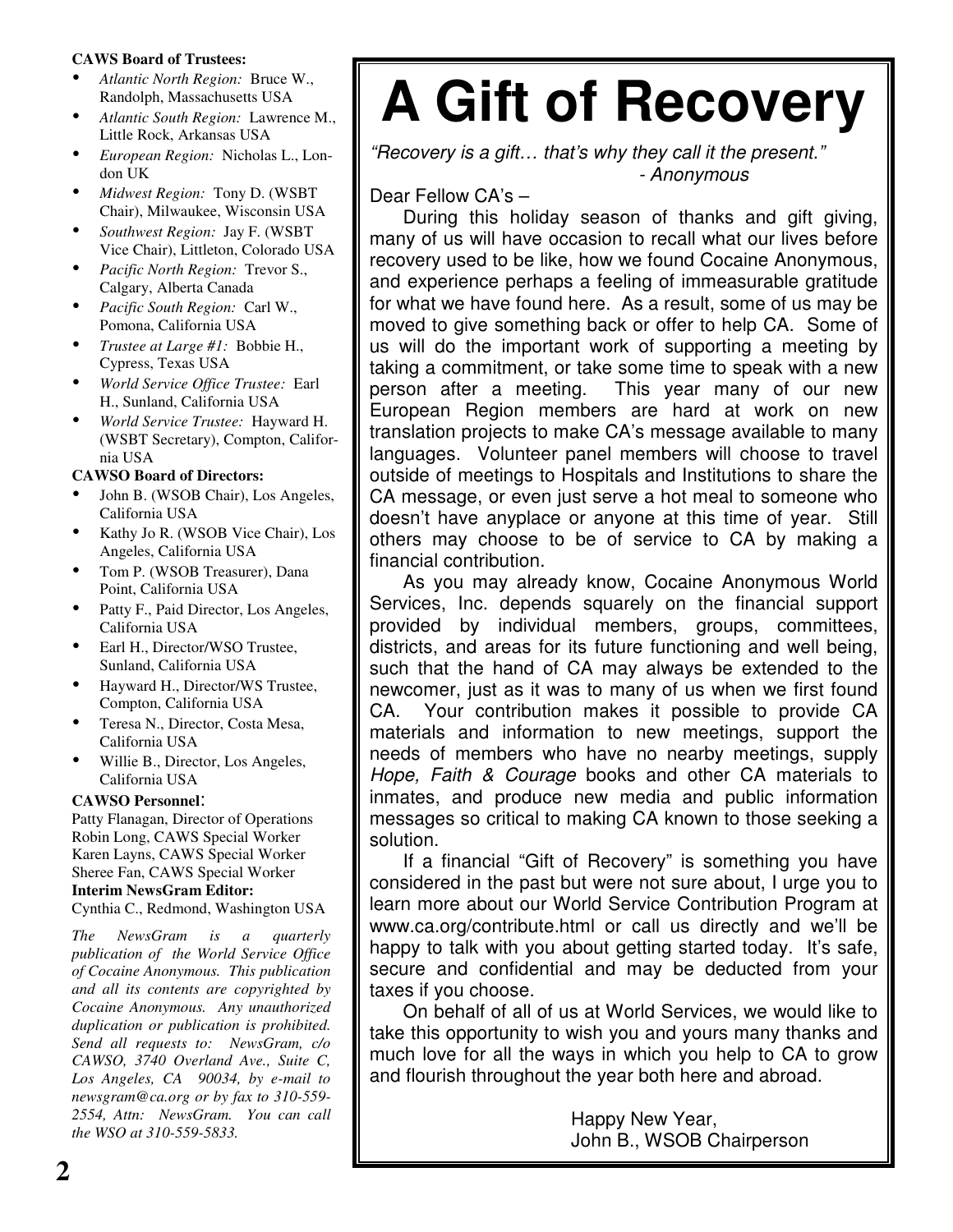## **Trustee Corner**

It is with great pleasure that I have begun my first quarter as the World Service Board of Trustees Chair. On behalf of the entire Board, I first want to thank Cynthia C. and Jackie S., whose years of dedicated service will not be forgotten. They both worked tirelessly for our Fellowship and were an important part of our Board. Their thoughts, insight and hard work will truly be missed. I also realize that I am following in the footsteps of a great Chair and will do my best to continue the great job that Cynthia C. did.

As a Board we are looking forward to another challenging and rewarding year. Please remember that we work for YOU. If there is ever any concern that you have, please contact your Regional Trustee or the WSBT Chair, or feel free to email us through the website at www.ca.org.

As I look back and reminisce about my service at the World Service level, for four years as a Delegate and three as a Trustee, and look forward to the next year in service as the WSBT Chair, I am guided by the words of Dr. Bob in his address to the first international convention of Alcoholics Anonymous:

*There are two or three things that flashed into my mind on which it would be fitting to lay a little emphasis. One is the simplicity of our program. Let's not louse it all up with Freudian complexes and things that are interesting to the scientific mind but have very little to do with our actual A.A. work. Our Twelve Steps, when simmered down to the last, resolve themselves into the words 'love' and 'service.' We understand what love is, and we understand what service is. So let's bear those two things in mind.*

*Let us also remember to guard that erring member the tongue, and if we must use it, let's use it with kindness and consideration and tolerance.*

*And one more thing: None of us would be here today if somebody hadn't taken time to explain things to us, to give us a little pat on the back, to take us to a meeting or two, to do numerous little kind and thoughtful acts in our behalf. So let us never get such a degree of smug complacency that we're not willing to extend, or attempt to extend, to our less fortunate brothers that help which has been so beneficial to us.\**

Dr. Bob died shortly after that talk, but his message still lives in our rooms and in our hearts. In the long form of the Twelve Traditions, the last sentence of the Twelfth Tradition sums it all up:

*This to the end that our great blessings may never spoil us; that we shall forever live in thankful contemplation of Him who presides over us all.* Thank you for allowing me to be of service!

> Tony D. Midwest Regional Trustee/WSBT Chair

*\*Dr. Bob and the Good Oldtimers*



*RECOVERY IN THE HEARTLAND Kansas City! Here We Come!*

*The Cocaine Anonymous World Service Convention is taking place May 24-28, 2007 in the heartland of America! That's right, home is where the heart is, and you'll feel right at home when you come to Kansas City, Missouri! We've got the greatest hospitality waiting to "meet & greet" one and all. Marathon meetings to keep you moving, speaker meetings to keep you inspired, dancing to keep you footloose! Oh, you won't want to miss the entertainment either! Did we leave anything out? You bet we did, but save the date (May 24-28, 2007) and come see it ALL! Come early - be of service; come late - be of service. That's right, if you come, you can be of service! And we can be of service to you.*

*Let us welcome you to the HEARTLAND OF AMERICA… 2007 CAWS CONVENTION COMMITTEE*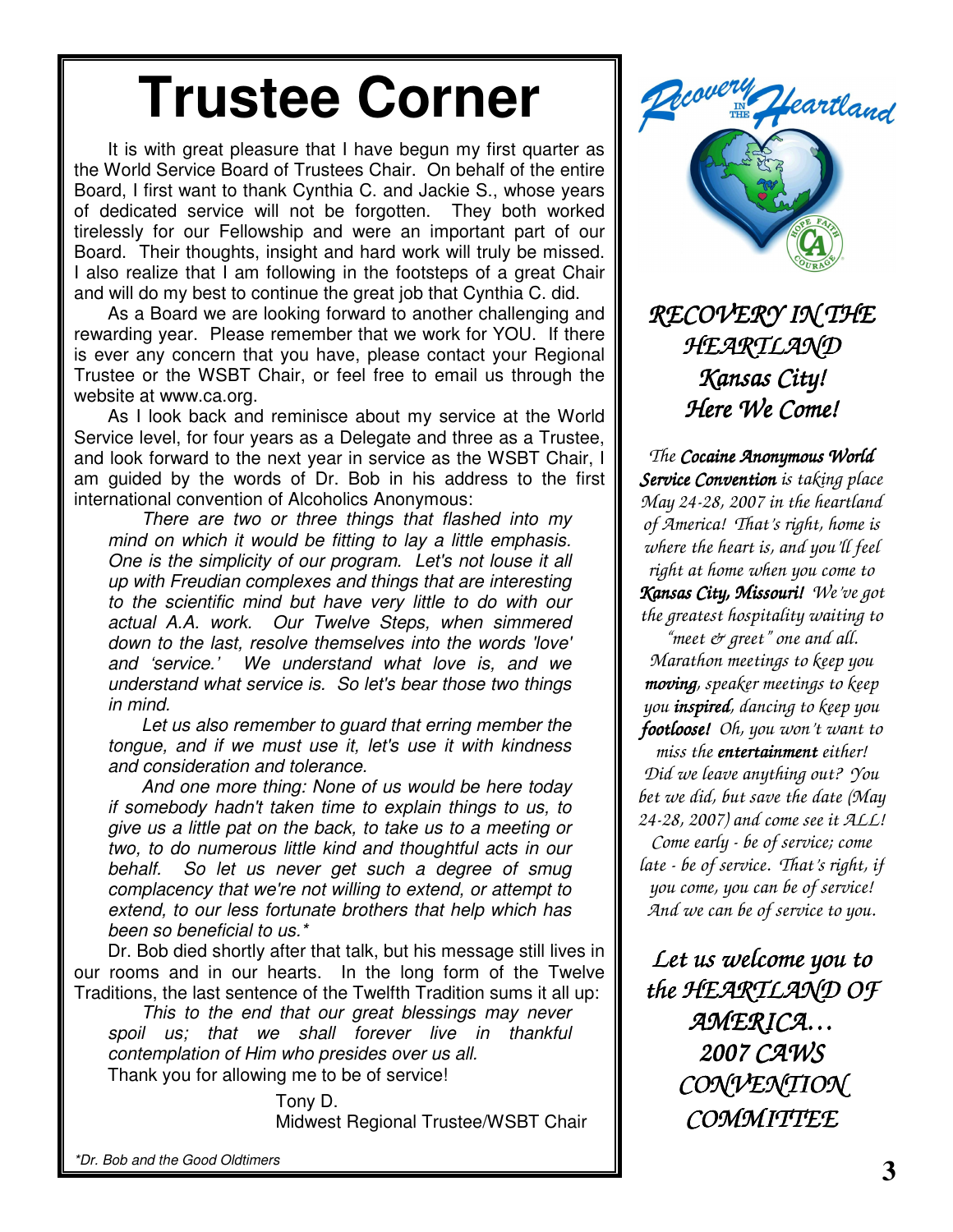# **Service, the Forgotten Art**

### **The World Service Board of Trustees**

We have the most interesting service structure known to man, the inverted triangle. Where it all starts is at the top: the groups are in charge. That's where we learn to be of service to our Fellowship. If there are good service leaders in the group (the grateful oldtimers), they are positive, meaningful and ready to participate. They offer the newcomer opportunities to engage in problem solving and to gain knowledge of the specific context of their group's activities and challenges. As a result, service offers powerful opportunities to acquire the habits of critical thinking and spiritual development.

We get off to a good start by learning about the group conscience. We start to hear and want to understand how the structure really works. Now we are ready for our next challenge: Area service. Here we learn how to mix money and spirituality, and to mix with people with different ideas, often people more learned about our Traditions, Concepts and Robert's Rules. At first, we are honored just to hold such a service commitment. We know we can make a difference, taking each challenge head on with Love and Tolerance.

Perhaps we return to our meeting with excitement, but everyone is talking or going

outside during our report. At the next service meeting, there's a lot of debate, voices get loud, and feelings get hurt. The joy of service is gone, we're full of resentment, and the service commitment has now become the service task. Begrudgingly we attend the next service meeting.

Somewhere we have forgotten the art of service; we have forgotten that service treats the spirit. We have forgotten the words of our parent fellowship's co-founder, "For if an alcoholic failed to perfect and enlarge his spiritual life through work and self-sacrifice for others, he could not survive the certain trials and low spots ahead" (*Big Book*). Most people have forgotten that service is a full spectrum. It is more than sponsorship. It is more than being a secretary. It is more than a book study. It is more than workshops! Service is Hospitals and Institutions; service is holding a general service commitment; service is being a World Service Delegate. But most of all, service is from the heart. There is a line from the *Big Book* that says we are to "fit ourselves to be of maximum service to God and the people about us." So, let's not forget this art of being of service to our great Fellowship that has given us more than we can ever give back.

### Subscribe to the NewsGram

Subscriptions are being accepted for the NewsGram. For the low price of \$10 U.S. per year, you can receive each copy of the NewsGram before your friends or your group. Simply complete this form and include your credit card information, or enclose a \$10 check or money order (U.S. dollars only) and send to: NewsGram, c/o CAWSO, 3740 Overland Ave., Suite C, Los Angeles, CA 90034. A subscription form is also available for download at www.ca.org.

 $\square$  I have enclosed a check/money order payable to CAWSO

 $\Box$  Visa/MasterCard/Discover/American Express #

Signature: \_\_\_\_\_\_\_\_\_\_\_\_\_\_\_\_\_\_\_\_\_\_\_\_\_\_\_\_\_\_\_\_\_\_\_\_\_\_\_ Expiration date: \_\_\_\_\_\_\_\_\_\_\_\_\_\_\_\_\_\_\_\_\_\_\_\_\_\_\_\_\_\_\_\_\_\_

Name: \_\_\_\_\_\_\_\_\_\_\_\_\_\_\_\_\_\_\_\_\_\_\_\_\_\_\_\_\_\_\_\_\_\_\_\_\_\_\_\_\_\_\_\_\_\_\_\_\_\_\_\_\_\_\_\_\_\_\_\_\_\_\_\_\_\_\_\_\_\_\_\_\_\_\_\_\_\_\_\_\_\_\_\_\_\_\_\_\_\_

Address: **and a set of the set of the set of the set of the set of the set of the set of the set of the set of the set of the set of the set of the set of the set of the set of the set of the set of the set of the set of t** 

Telephone Number: (\_\_\_\_\_) \_\_\_\_\_\_\_\_\_\_\_\_\_\_\_\_\_\_\_\_\_\_\_ Country: \_\_\_\_\_\_\_\_\_\_\_\_\_\_\_\_\_\_\_\_\_\_\_\_\_\_\_\_\_\_\_\_\_\_\_\_\_\_\_\_\_\_

City: \_\_\_\_\_\_\_\_\_\_\_\_\_\_\_\_\_\_\_\_\_\_\_\_\_\_ State: \_\_\_\_\_\_\_\_\_\_\_\_\_\_ Zip/postal code: \_\_\_\_\_\_\_\_\_\_\_\_\_\_\_\_\_\_\_\_\_\_\_\_\_\_\_\_\_\_\_\_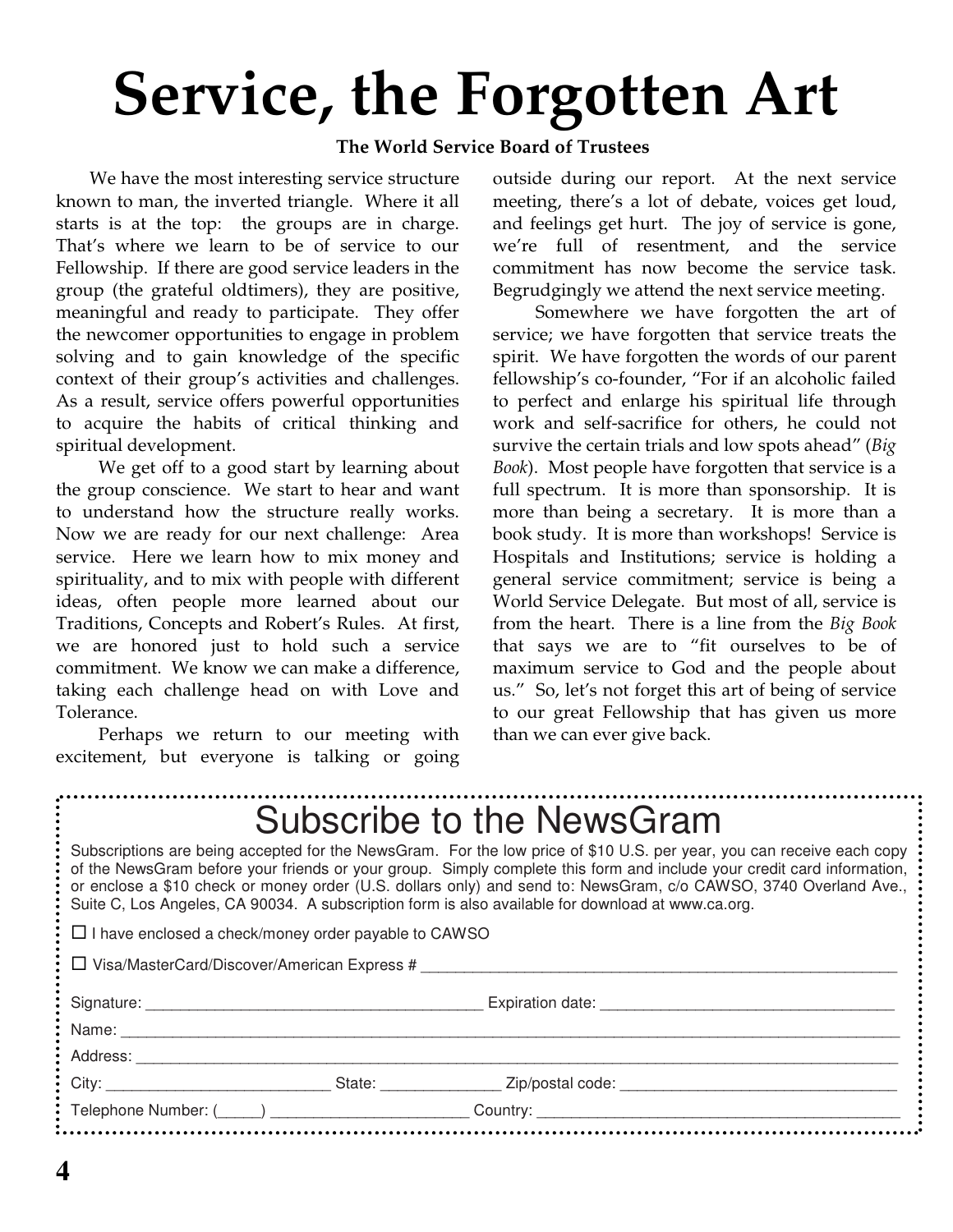### **Seventh Tradition Donations January – June 2006**

| <b>State</b>           | <b>Group Name/City</b>                    | <b>Total</b> | <b>State</b>    | <b>Group Name/City</b>                     | <b>Total</b> |
|------------------------|-------------------------------------------|--------------|-----------------|--------------------------------------------|--------------|
| <b>Alabama</b>         | A Day And A Life Group                    | \$100.00     |                 | Hope, Faith & Courage - Pueblo             | \$30.00      |
|                        | First Freedom Group - Birmingham          | \$149.17     |                 | Nirvana - Denver                           | \$249.49     |
| Arizona                | CA of Arizona - Tucson                    | \$735.89     |                 | The Other Meeting - Denver                 | \$65.00      |
|                        | Saturday Night Live - Tempe               | \$431.14     | <b>Florida</b>  | Changed Attitudes - Stuart                 | \$138.15     |
| <b>Arkansas</b>        | Arkansas Area of CA                       | \$225.00     |                 | Florida Area Convention '05                | \$4,150.00   |
| Southern               | 4th Dimension - Los Angeles               | \$125.00     |                 | Ft. Myers District                         | \$1,100.00   |
| California             | Anonymous - Dana Point                    | \$625.29     |                 | Mayhem To Miracles - Delray Beach          | \$100.00     |
|                        | Anonymous - Los Angeles                   | \$600.00     |                 | Sarasota PI                                | \$5.75       |
|                        | Anonymous - Van Nuys                      | \$10.00      | Georgia         | Cocanut's - Lilburn                        | \$394.00     |
|                        | Bagels By The Beach - Malibu              | \$60.00      |                 | Last Straw - Lawrenceville                 | \$141.65     |
|                        | CA of San Diego                           | \$750.00     |                 | New Life Group - Woodstock                 | \$23.54      |
|                        | <b>CALA Long Beach/Compton District</b>   | \$1,070.20   |                 | Spiritual Awakenings - Doraville           | \$99.65      |
|                        | <b>CALA South Central District</b>        | \$672.00     |                 | Today's Hope                               | \$82.90      |
|                        | <b>CALA Southbay Beach Cities</b>         | \$180.00     |                 | Tucker Turtles - Tucker                    | \$142.00     |
|                        | CALA Westside Hollywood                   | \$705.13     |                 | <b>Westside CA</b>                         | \$25.00      |
|                        | Cen Cal CA                                | \$684.25     | <b>Illinois</b> | Forever Free Meeting - Bloomington         | \$10.00      |
|                        | Del Mar Men's Thursday Night - Del Mar    | \$30.00      |                 | Fresh Start - Rockford                     | \$651.00     |
|                        | Early Bird Att. Adjustment - Long Beach   | \$100.00     |                 | Friday Night HFC - Normal                  | \$30.00      |
|                        | End Of The Line - Ventura                 | \$15.00      |                 | Illinois Area                              | \$5,800.00   |
|                        | <b>Foothill District</b>                  | \$360.00     |                 | Northwest Suburban District                | \$2,262.83   |
|                        | Grateful In Granada - Chatsworth          | \$50.00      |                 | South & West District                      | \$550.96     |
|                        | In God We Trust - Los Angeles             | \$15.00      | Indiana         | Fort Wayne CA                              | \$114.95     |
|                        | <b>Inland Empire Area</b>                 | \$278.28     | lowa            | <b>CA District 1</b>                       | \$30.00      |
|                        | Keep It Simple - San Diego                | \$15.00      | <b>Kansas</b>   | Anonymous - Wichita                        | \$10.00      |
|                        | Monday CA Meeting - San Diego             | \$80.00      |                 | Rock Bottom - Wichita                      | \$25.00      |
|                        | One Step At A Time - Los Angeles          | \$65.00      | <b>Michigan</b> | Saturday Morning Alive - Lansing           | \$84.00      |
|                        | Orange County CA                          | \$1,000.00   | <b>Missouri</b> | Come And Get It - Wentzville               | \$130.00     |
|                        | Recovery In The Desert II                 | \$82.00      |                 | Friedpipers & Cocanuts - St. Louis         | \$95.00      |
|                        | San Fernando Valley CA                    | \$1,900.00   |                 | Men's Group - St. Louis                    | \$153.50     |
|                        | San Gabriel/Pomona Valley CA              | \$839.46     |                 | The End Of The Line - St. Louis            | \$64.00      |
|                        | Saturday Serenity - Rancho                |              |                 | Working With Others - Kansas City          | \$40.00      |
|                        | Cucamonga                                 | \$10.00      | Nebraska        | CA of Nebraska                             | \$312.30     |
|                        | The Seekers - Encinitas                   | \$50.00      | <b>Nevada</b>   | CA of Nevada                               | \$20.00      |
|                        | Thursday End of the Line - Ventura        | \$15.00      |                 | Raw & Uncut - Las Vegas                    | \$25.00      |
|                        | Thursday We Will Rock You - Fontana       | \$70.00      |                 | New Mexico Santa Fe CA                     | \$9.00       |
|                        | <b>WSOB Meeting - Los Angeles</b>         | \$81.00      | <b>New York</b> | CA - NY Sunday Serenity Meeting            | \$60.00      |
| Northern<br>California | CA Northbay Service Group - San<br>Rafael | \$97.50      |                 | Sober Toast - Massapequa                   | \$135.00     |
| Colorado               | Coconuts - Denver                         | \$80.00      |                 | New Jersey New Freedom Group - South Amboy | \$25.00      |
|                        | Colorado Area                             | \$1,594.95   | Ohio            | <b>Akron CA District</b>                   | \$300.00     |
|                        | Denver Area                               | \$19.00      |                 | Another Way - Akron                        | \$50.00      |
|                        | <b>Denver District</b>                    | \$1,173.88   |                 | <b>Canton District</b>                     | \$300.00     |
|                        | <b>Denver District Meeting</b>            | \$156.26     |                 | NEODCCA - Cleveland                        | \$200.00     |
|                        | Denver District PI                        | \$228.95     |                 |                                            |              |

**Have questions about how to handle your group's 7th Tradition? See the 7 th Tradition pamphlet (available at www.ca.org/literature/the7thtradition.htm) and the Financial Guidelines for Groups, Districts and Areas (available at www.ca.org/service/wscfinance.htm), or contact your Regional Trustee.**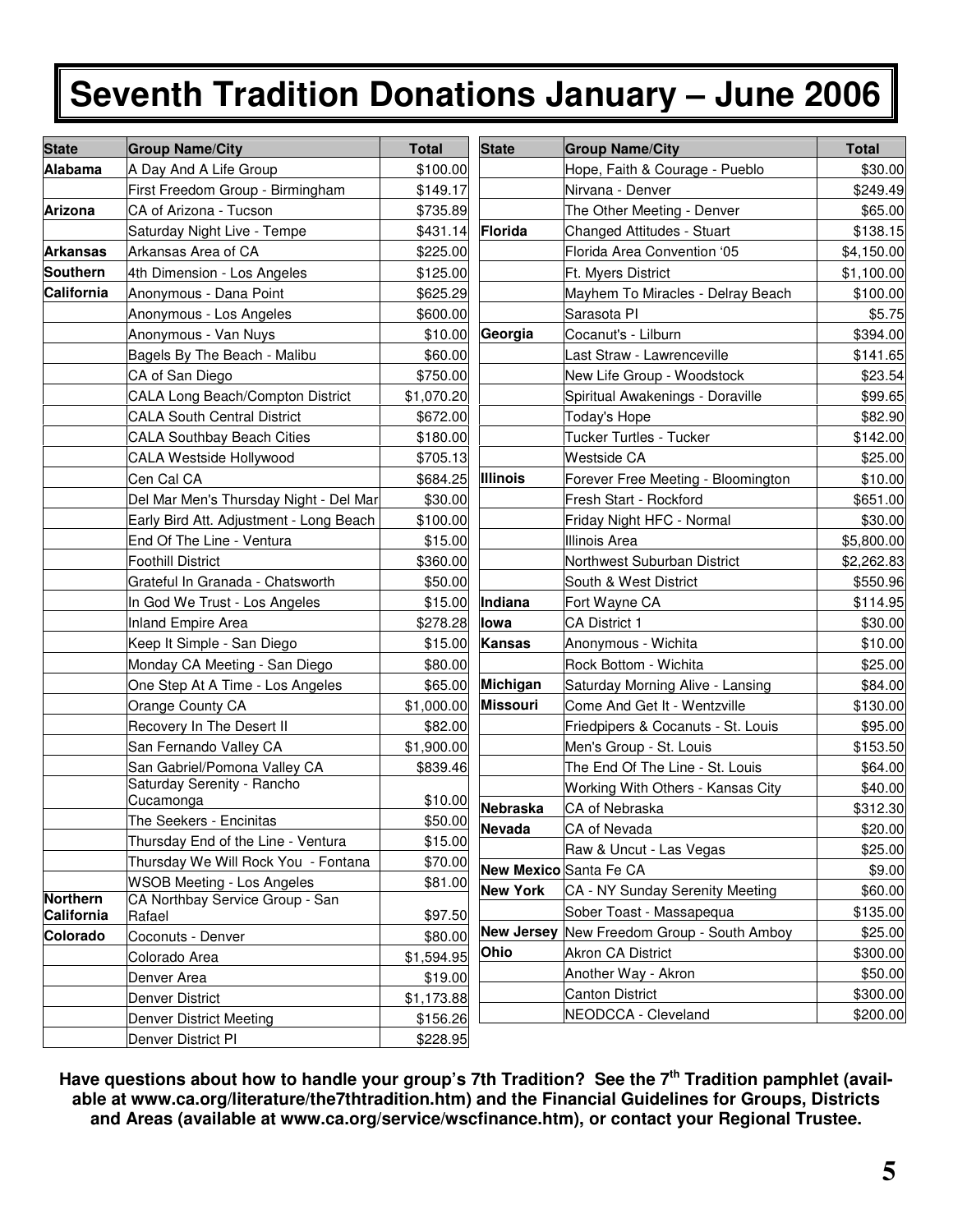| <b>State</b>      | <b>Group Name/City</b>              | <b>Total</b> |
|-------------------|-------------------------------------|--------------|
| <b>Oklahoma</b>   | End Of the Line - Tulsa             | \$108.00     |
|                   | Freedom For All - Tulsa             | \$178.59     |
|                   | Freedom From Bondage - Tulsa        | \$50.00      |
|                   | Oklahoma Area                       | \$485.37     |
|                   | Sunday Night CA - Oklahoma          | \$100.00     |
|                   | The Rock Stops Here Group           | \$100.00     |
| Oregon            | CA of Oregon & SW Washington        | \$1,250.62   |
|                   | Pennsylvania CA PA/NJ/DE            | \$367.49     |
|                   | Moon Friday Night - Moon TWP        | \$83.90      |
| Tennessee         | Natural High Group                  | \$30.00      |
|                   | Tennessee Area CA                   | \$250.00     |
| Texas             | Circle & Triangle - Austin          | \$25.00      |
|                   | Fourth Dimension - San Antonio      | \$200.00     |
|                   | Recovery Text - Austin              | \$75.00      |
|                   | Step Sisters - Austin               | \$206.00     |
|                   | There's Hope Without Dope - Abilene | \$100.00     |
| Utah              | <b>CA of Utah</b>                   | \$2,000.00   |
|                   | Iris Group - Salt Lake City         | \$31.70      |
|                   | Speed Bumps - Clear Field           | \$31.40      |
|                   | <b>Utah Central District</b>        | \$2,223.67   |
| Washington        | Return to Sanity - Spokane          | \$20.00      |
| Wisconsin         | A Vision For You - Milwaukee        | \$91.60      |
|                   | First Things First - Milwaukee      | \$235.00     |
|                   | Friday Night Uncolas - Milwaukee    | \$122.00     |
|                   | Lets Stay Together                  | \$30.00      |
|                   | Razors Edge - Big Bend              | \$125.00     |
|                   | Sunday Night Strength - Milwaukee   | \$250.00     |
| <b>CANADA</b>     |                                     |              |
| Alberta           | Northern Alberta Area               | \$500.00     |
| <b>British</b>    |                                     |              |
| Columbia          | Not Dead Yet - Penticton            | \$66.35      |
| Ontario           | 4th Dimension Group - Toronto       | \$75.00      |
|                   | <b>CA Southern Ontario Area</b>     | \$1,000.00   |
|                   |                                     |              |
| <b>United</b>     |                                     |              |
| Kingdom           | CA UK Area                          | \$9,082.00   |
| Online            | <b>HFC On-Line</b>                  | \$61.00      |
| <b>Birthday</b>   | Come Alive - Redondo Beach          | \$286.00     |
|                   | Anonymous - Los Angeles             | \$20.00      |
| H&I               | <b>CALA South Central District</b>  | \$1,000.00   |
| <b>World Con-</b> |                                     |              |
| tribution         | <b>World Contribution Program</b>   | \$9,678.00   |
|                   | <b>Total</b>                        | \$64,302.71  |

*The NewsGram presents experiences and opinions of Cocaine Anonymous members. The opinions expressed herein are those of the individual contributors and are not to be attributed to or to be taken as endorsed by either Cocaine Anonymous or the NewsGram.*

### UNITY WORKS - IT SAVES LIVES! By Joe A. San Diego, California USA

I can remember how hard it was walking into my first CA meeting. It felt like the hardest thing I had ever done. It seemed to be the longest hour of my life. As others talked and the meeting went on, I couldn't understand a word that was said. My fears, the pain that  $I$  felt and the shame  $I$  walked in seemed to cover me like a wall of darkness, letting nothing in or out. I didn't feel a part of; I felt doomed and all alone. Then, like a ray of light breaking through the darkness, I saw the smiling face of another member from across the room. They said hello, asked my name, and gave me a hug and a cup of coffee. I was given phone numbers to call when I needed help or just felt alone. I was given a ride home after the meeting and was offered a ride to the meeting the next day. That ray of light gave me hope and made me feel a part of.

The NewsGram is always looking for submissions. If you have ideas, cartoons, poems, stories or any other recoveryrelated material that you would like considered for publication in a future issue of the NewsGram, send it and the completed release form below to: NewsGram Editor, c/o CAWSO, 3740 Overland Ave., Suite C, Los Angeles CA 90034. We cannot publish your submission without a release form.

Name:

Phone:

Address: \_\_\_\_\_\_\_\_\_\_\_\_\_\_\_\_\_\_\_\_\_\_\_\_\_\_\_\_\_\_\_\_\_\_\_\_\_\_\_

City: \_\_\_\_\_\_\_\_\_\_\_\_\_\_\_\_\_\_\_\_\_ State: \_\_\_\_\_\_\_\_\_\_\_\_\_\_\_\_

Country: \_\_\_\_\_\_\_\_\_\_\_\_\_\_ Post/Zip Code: \_\_\_\_\_\_\_\_\_\_\_\_

I hereby give CAWSO and the NewsGram express permission to reprint my original work entitled:

\_\_\_\_\_\_\_\_\_\_\_\_\_\_\_\_\_\_\_\_\_\_\_\_\_\_\_\_\_\_\_\_\_\_\_\_\_\_\_\_\_\_\_\_\_\_\_

\_\_\_\_\_\_\_\_\_\_\_\_\_\_\_\_\_\_\_\_\_\_\_\_\_\_\_\_\_\_\_\_\_\_\_\_\_\_\_\_\_\_\_\_\_\_\_

Signature

Submissions may be edited for publication. Submissions cannot be returned.

**6**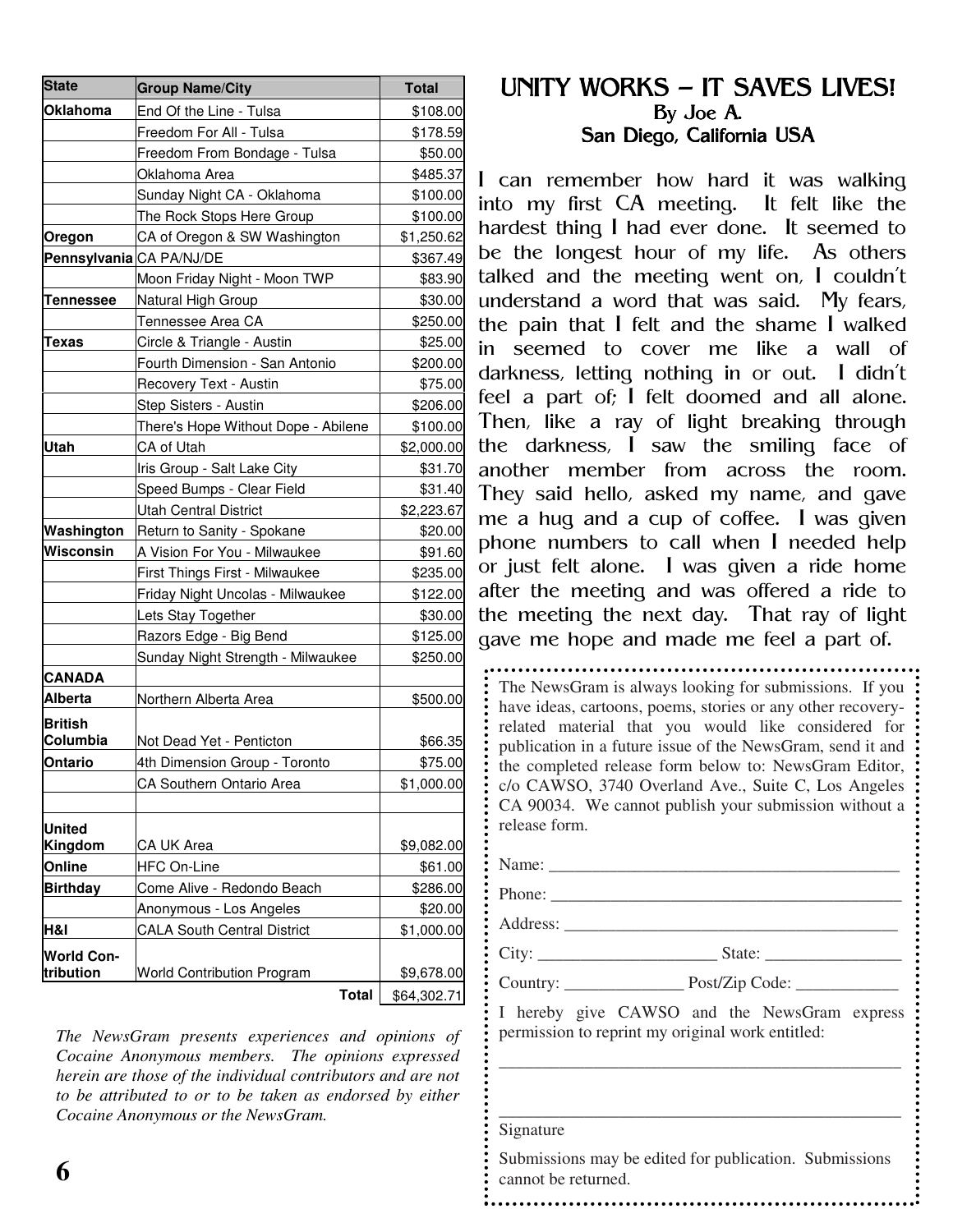# DID YOU KNOW?



Cocaine Anonymous just celebrated its 24<sup>th</sup> birthday! The first CA meeting was held in November 1982 in Hollywood, California. Why not celebrate 24 years of the Fellowship that helps us stay sober 24 hours at a time by contributing to World Services?



### ................................. **AUTHORIZATION FOR DIRECT PAYMENT (ACH DEBITS)**

YES! As a member of CA, I want to participate in the CA World Services Contribution Program to help keep CA World Services going strong!

Cocaine Anonymous World Service Office, Inc. 3740 Overland Avenue, Suite C Los Angeles, CA 90034 (310) 559-5833 cawso@ca.org

As part of my 7th Tradition contributions to Cocaine Anonymous World Service Office, Inc., I authorize Cocaine Anonymous World Service Office, Inc. (CAWSO, Inc.), to initiate variable entries to my account described below:

| Type of Account: □ Checking □ Savings □ Credit Card □ Debit Card |  |  |
|------------------------------------------------------------------|--|--|
|                                                                  |  |  |

- Credit Card or Debit Card Name: **Example 2018**
- Account Number: **Example 20** and 20 and 20 and 20 and 20 and 20 and 20 and 20 and 20 and 20 and 20 and 20 and 20 and 20 and 20 and 20 and 20 and 20 and 20 and 20 and 20 and 20 and 20 and 20 and 20 and 20 and 20 and 20 and
- Expiration Date: \_\_\_\_\_\_\_\_\_\_\_\_\_\_\_\_\_\_\_\_\_\_\_\_\_\_\_\_\_\_\_\_\_\_\_\_\_\_\_\_\_\_\_\_\_\_\_\_\_\_\_\_\_\_
- Financial Institution's Name: **Example 2018**

Financial Institution's Address/Branch:

If using a checking account, please include a voided check; if using a savings account, please include a deposit slip.

### PAYMENT DETAILS:

Amount in U.S. Dollars: \$

Date of first payment:  $\Box$  1<sup>st</sup> of month  $\Box$  15<sup>th</sup> of month

### PAYMENT FREQUENCY:

 $\Box$  Monthly  $\Box$  Annually  $\Box$  One-time basis

Effective date:  $\frac{1}{2}$  /  $\frac{1}{2}$  (MM/DD/YYYY)

This authority is to remain in full force and effect until CAWSO has received written notification from me of its termination in such time and manner as to afford CAWSO a reasonable opportunity to act on it.

Name: \_\_\_\_\_\_\_\_\_\_\_\_\_\_\_\_\_\_\_\_\_\_\_\_\_\_\_\_\_\_\_\_\_\_\_\_\_\_\_\_\_\_\_\_\_\_\_\_\_\_\_\_\_\_\_\_\_\_\_\_\_\_

(Please print name as it appears on the account)

Signature: \_\_\_\_\_\_\_\_\_\_\_\_\_\_\_\_\_\_\_\_\_\_\_\_\_\_\_\_\_\_\_\_\_\_\_ Date: \_\_\_\_\_\_\_\_\_\_\_\_\_\_\_\_\_\_\_

Address:

\_\_\_\_\_\_\_\_\_\_\_\_\_\_\_\_\_\_\_\_\_\_\_\_\_\_\_\_\_\_\_\_\_\_\_\_ Country: \_\_\_\_\_\_\_\_\_\_\_\_\_\_\_\_\_\_\_\_\_\_\_\_

Daytime Phone: <br>
Evening Phone/Cell:

**PLEASE MAKE A COPY OF THIS COMPLETED FORM FOR YOUR RECORDS**

(The complete World Service Contribution Program brochure, which includes this form, is available for download at www.ca.org/service/wscfinance.htm.)